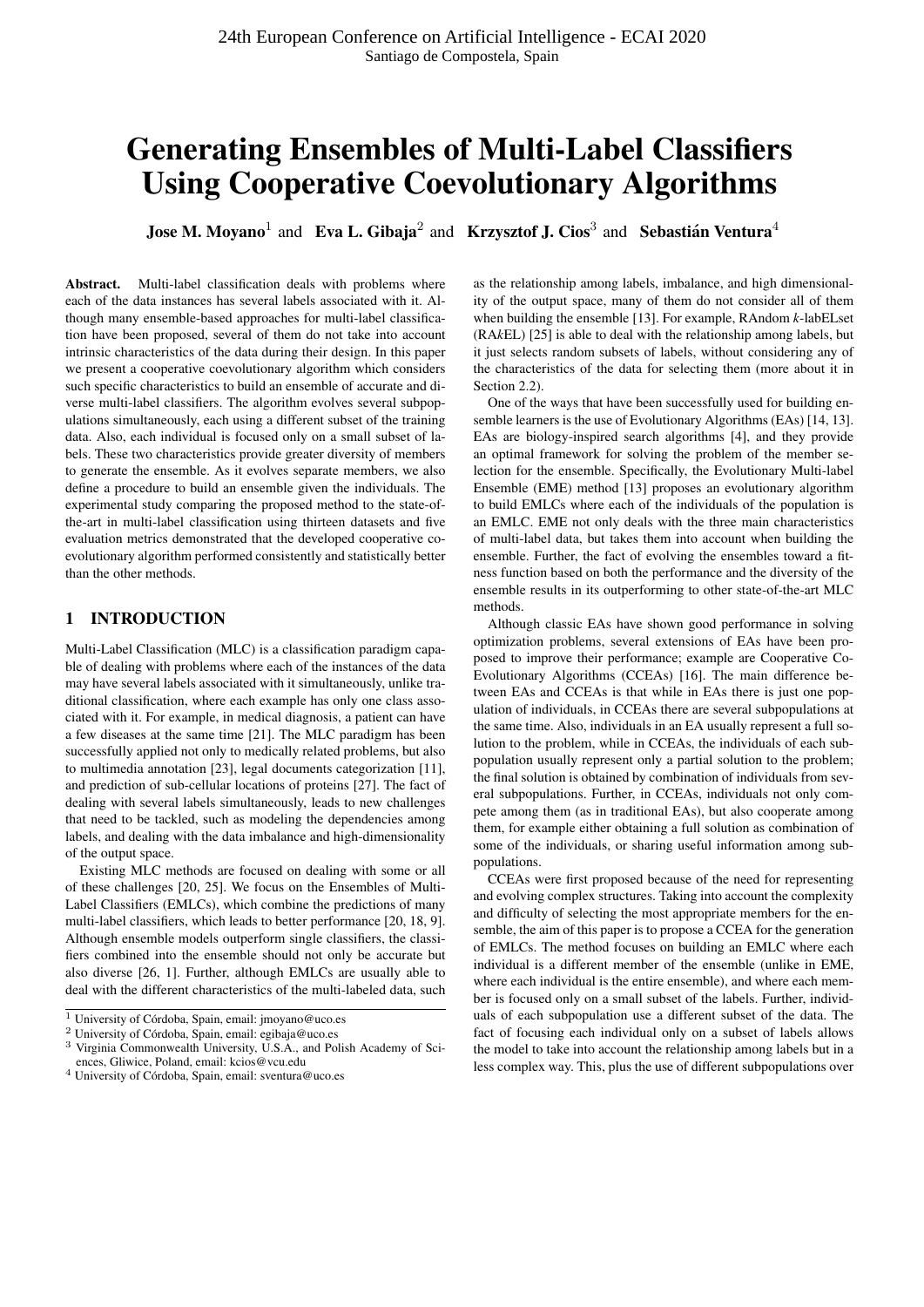different data subsets allows for greater diversity for the ensemble. As each individual is a different member of the ensemble, we also propose a method for communicating between subpopulations and building the final solution, the EMLC.

The experimental study carried out over thirteen multi-label datasets and using five evaluation metrics demonstrated that the proposed CCEA performed more consistently and statistically better than the state-of-the-art EMLCs.

The rest of the article is organized as follows: Section 2 provides background and describes the related MLC work; Section 3 presents the CCEA for building EMLCs; Section 4 describes the experimental studies carried out; Section 5 presents and discusses the results; and Section 6 ends with conclusions.

### 2 RELATED WORK

In this section, we first formally define MLC, and then present stateof-the-art EMLCs.

### 2.1 Formal definition of MLC

Let  $X = X_1 \times \cdots \times X_d$  be the *d*-dimensional input space, and  $\mathcal{Y} = {\lambda_1, \lambda_2, \ldots, \lambda_q}$  the output space composed by  $q > 1$  labels. Let  $D$  be a multi-label dataset composed of  $m$  instances, as  $\mathcal{D} = \{(\mathbf{x}_i, Y_i) | 1 \leq i \leq m\}$ , where each multi-label instance is composed by an input feature vector  $\mathbf{x} \in \mathcal{X}$  and a set of relevant labels associated with it  $Y \subseteq Y$ . The goal of MLC is to construct a predictive model able to provide a set of relevant labels for an unknown instance. Thus, for each **x**, a bipartition  $(\hat{Y}, \overline{\hat{Y}})$  of the label space

 $\mathcal Y$  is provided, where  $\hat Y$  is the set of relevant labels and  $\hat Y$  the set of irrelevant ones.

Further, an EMLC is defined as a set of  $n$  multi-label classifiers, each of them providing prediction  $\hat{\mathbf{b}}_j = \{\hat{b}_{j1}, \hat{b}_{j2}, \dots, \hat{b}_{jq}\}\$  for all (or part of) the labels. If each model predicts bipartitions, each  $b_i$ is 1 if the label is predicted as relevant and 0 otherwise; however, each of them could also provide confidences, being each  $b_i$  a value in [0, 1] range indicating the likelihood of each label to be relevant or not. Then, these predictions are combined in some way; majority voting is the most used but there are several other combining methods [6].

# 2.2 Ensembles of Multi-Label Classifiers

MLC algorithms are categorized into three groups: problem transformation, algorithm adaptation, and EMLCs [7]. Problem transformation methods transform the multi-label problem into one or several single-label problems, which are then solved using traditional classification methods. Algorithm adaptation methods adapt traditional classification methods to directly handle multi-label data, without the need of transforming the dataset. Finally, EMLCs are methods that combine the predictions of several multi-label classifiers. Given the better performance of ensemble methods over simpler ones, we focus attention on the EMLCs. A thorough description of EMLCs can be found on [12].

Ensemble of Binary Relevances (EBR) [20] is based on Binary Relevance (BR) method [24]. BR builds  $q$  independent binary models, one for each of the labels, and thus is not able to model dependencies among them. EBR still is not able to model these dependencies, but tries to improve the performance of BR by combining  $n$  BR models, each of them built over a different subset of training data.

Ensemble of Classifier Chains (ECC) combines the predictions of several Classifier Chains (CC) [20]. Each of the CC builds  $q$  binary models but in this case they are linked in such a way that the predictions of previous labels in the chain are introduced as additional input features, being able to model some of the dependencies among the labels. ECC, on the other hand, consist of  $n$  CCs each built over a different subset of the training dataset and with a different random chain. Although able to model some of the dependencies among labels, ECC does not consider these relationships in building the ensemble, e.g., to select the chains.

Ensemble of Pruned Sets (EPS) is built on top of the Pruned Sets (PS) method [19]. PS is an extension of Label Powerset (LP) [22], which transforms the multi-label problem into a multi-class one, where each of the combinations of labels is considered as a different class. PS works as LP but it prunes the classes whose frequency is below a given threshold, reducing imbalance. EPS is built by combining  $n$  PS models, each of them built over different subsets of the training data. Therefore, EPS considers both the imbalance and dimensionality of the output space while building the models; it prunes the infrequent labelsets to obtain less complex models.

RAndom *k*-labELsets (RA*k*EL) [25] builds an ensemble of LP methods, where each of them is only focused in a small random subset of *k* labels (a.k.a. *k*-labelset). The fact of partitioning the label space into smaller subspaces makes RA*k*EL able to model the relationships among labels, but deals with less imbalanced and complex problems than when all labels are considered at a time. Although able to deal with these relationships, it does not take them into account when building the ensemble, for example, to select subsets of more related labels.

Finally, Evolutionary Multi-label Ensemble (EME) [13] is an evolutionary algorithm to automatically design EMLCs. In EME, each of the individuals of the population is a complete EMLC, where the operation of the EMLC is similar to RA*k*EL. However, unlike RA*k*EL, EME does not just select the *k*-labelsets randomly, but it evolves towards more promising combinations of labels in each member as well as better combinations of members into the ensemble, leading to an improvement of performance of RA*k*EL and other state-of-theart methods. The fact of evolving the entire ensemble as an individual not only made EME computationally more complex but also more difficult to converge to a better solution than if members were evolved independently.

# 3 COOPERATIVE COEVOLUTIONARY ALGORITHM

In this section, we describe the proposed CCEA for building EMLCs. First, we briefly describe the structure and operation of the EMLC generated. Then, we present the CCEA, describing its main steps, representation and initialization of individuals and subpopulations, the way subpopulations communicate, genetic operators, fitness function, and finally, the method used to generate the EMLC.

# 3.1 Structure of the EMLC

The EMLC obtained in the CCEA consists of  $n$  members, each of them considering only a small subsets of *k* labels. In this way, each member of the ensemble is able to model the compound dependencies among its *k*-labelset, leading to less complex and less imbalanced models than when the full set of labels is used. Although any multi-label classifier can be used at each member, we use LP as in [25] and [13].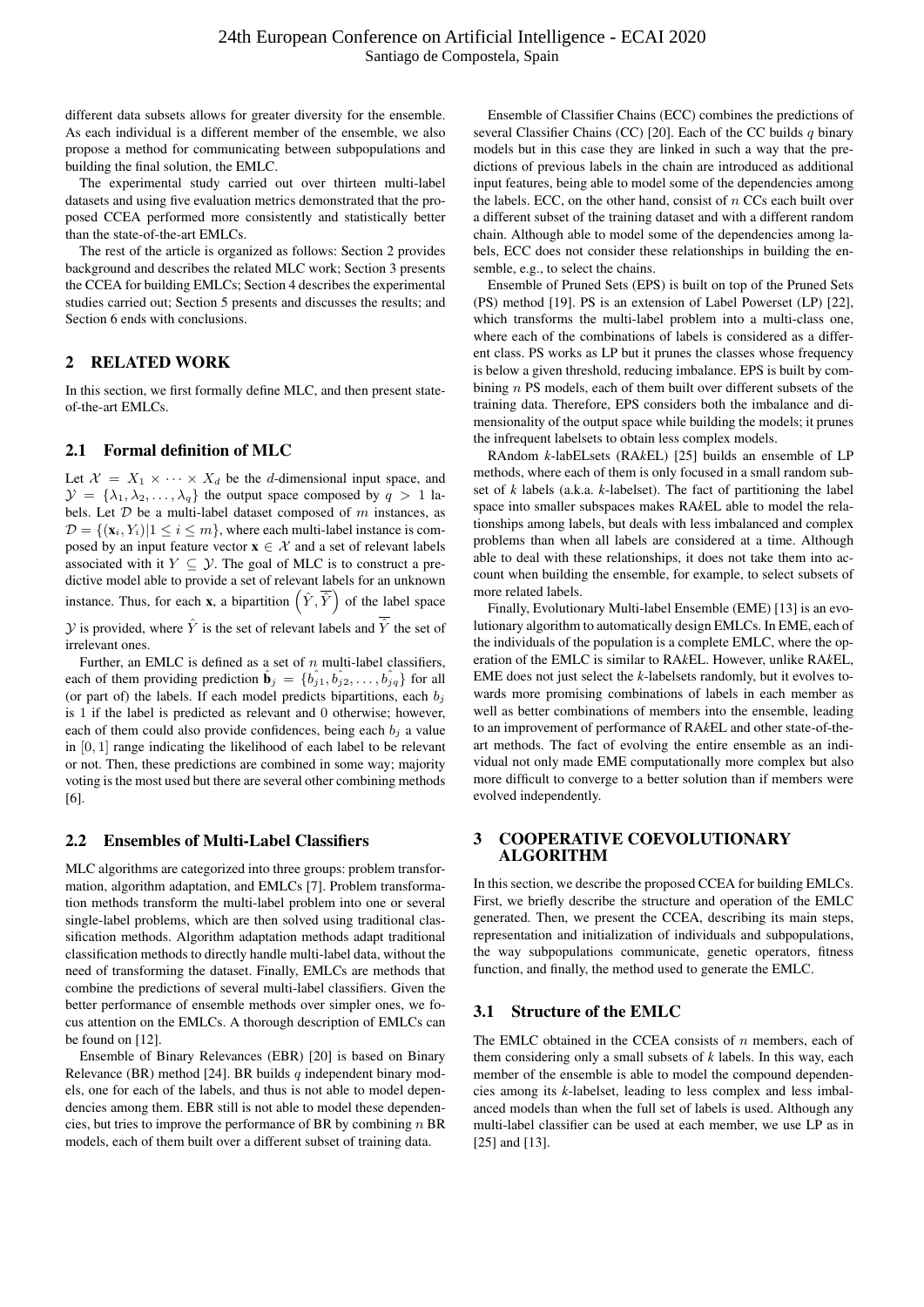For an unseen instance, each member gives a bipartition for each of the labels in its *k*-labelset. Figure 1 shows an example of the prediction phase of the EMLC for a given instance. Suppose for example that the first classifier is focused on learning labels  $\lambda_2$ ,  $\lambda_3$ , and  $\lambda_6$ , so it gives prediction for only these labels. Then, predictions of all classifiers are gathered and the ratio of positive predictions for each label is calculated; if it is greater than a threshold  $t$ , the final prediction of the EMLC is positive, and negative otherwise.



Figure 1: Example of the prediction phase of the EMLC.

#### 3.2 Individuals and initialization

Each individual represents not only the subset of labels that it considers, but also the subpopulation to which it belongs. Therefore, each individual is represented as a binary array, where genes to 1 indicate that the label belongs to its *k*-labelset and genes to 0 that it does not belong; and also with an integer value indicating the index of the subpopulation to which this individual belongs. In Figure 2 we show some examples of individuals. We can see that there are two individuals belonging to each subpopulation  $s_i, i \in \{1, 2, 3\}$ . For example, individual  $I_{1,1}$  will be focused on predicting labels  $\lambda_2$ ,  $\lambda_3$ , and  $\lambda_6$ , and built over the subset of the data corresponding to subpopulation  $s_1$ . Note that individuals  $I_{1,1}$  and  $I_{3,1}$ , although they focus on predicting the same labels, they are different since they are built over different subsets of the data.

|                                      | Si | k-labelset |  |  |  |                                                                                                 |  |  |  |
|--------------------------------------|----|------------|--|--|--|-------------------------------------------------------------------------------------------------|--|--|--|
|                                      |    |            |  |  |  | $\lambda_1$ $\lambda_2$ $\lambda_3$ $\lambda_4$ $\lambda_5$ $\lambda_6$ $\lambda_7$ $\lambda_8$ |  |  |  |
| $r_{1,1}$ 1 0 1 1 0 0 1 0 0          |    |            |  |  |  |                                                                                                 |  |  |  |
| $r_{1,2}$ 1 1 0 0 0 1 1 0 0          |    |            |  |  |  |                                                                                                 |  |  |  |
| $\mathbf{I}_{2,1}$ 2 0 0 1 1 0 0 0 1 |    |            |  |  |  |                                                                                                 |  |  |  |
| $r_{2,2}$ 2:0 1 0 0 1 0 1 0          |    |            |  |  |  |                                                                                                 |  |  |  |
| $r_{3,1}$ 3:0 1 1 0 0 1 0 0          |    |            |  |  |  |                                                                                                 |  |  |  |
| $r_{3,2}$ 3:1 0 0 1 0 0 0            |    |            |  |  |  |                                                                                                 |  |  |  |

Figure 2: Example of individuals of the CCEA. Each individual includes both the index of the subpopulation as well as the labels present in its *k*-labelset.

At the beginning of evolution, a subset of the data is generated for each subpopulation, in such a way that all individuals of the same subpopulation use always the same data. The individuals are initialized independently for each subpopulation.

Although all labels are required to appear a minimum number of times in each subpopulation, ensuring the use of minority labels, we

use their frequency as a proxy of their importance in this process. The expected number of appearances of each label in each subpopulation is calculated using Equation 1, where  $f_l$  is the frequency of a given label  $\lambda_l$ , and r is the number of remaining appearances after sharing the minimum number of appearances  $a_{min}$  for each label, calculated as  $r = k \times subpopSize - q \times a_{min}$ . Note that  $k \times subpopSize$  is the total number of active bits in the subpopulation. The number of times that a label could appear in the initial subpopulation is upper bounded by the size of the subpopulation.

$$
a_l = \max\left(subpopSize, a_{min} + \left\|\frac{f_l}{\sum_{j=1}^q f_j} \times r\right\|\right) \tag{1}
$$

Individuals are created by activating  $k$  randomly selected bits, where labels with higher value of  $a_l$  have higher chance to be activated, thus making sure that more frequent labels appear more times in the initial subpopulations. Note that these frequencies are calculated for each subpopulation.

# 3.3 Steps of the CCEA

Figure 3 shows the main steps of the CCEA. Boxes with double lines indicate that the process is performed independently for each subpopulation. At the beginning,  $n<sub>s</sub>$  samples of the original training data are selected, where  $n<sub>s</sub>$  is the number of subpopulations in the algorithm. Then, each subpopulation  $s_i$  is initialized (see Section 3.2), and the individuals are evaluated (see Section 3.6). While the maximum number of generations  $n<sub>g</sub>$  is not reached, individuals are selected by tournament selection, crossover and mutation operators are applied with  $p_c$  and  $p_m$  probabilities respectively (see Section 3.5), new individuals are evaluated, and the subpopulations for next generation are selected following the same process to generate the ensemble (see Section 3.7). Then, subpopulations communicate between them each  $n_{ac}$  generations, obtaining an ensemble (and storing the best so far), and exchanging information between subpopulations (see Section 3.4). The whole process of communication among subpopulations is represented with a dashed box in the figure. Finally, when the maximum number of generations is reached, the best EMLC is returned as the best solution.

#### 3.4 Communication between subpopulations

The communication between subpopulations have two objectives: I) generate a complete solution to the problem, i.e., an EMLC, given the individuals of all subpopulations, and II) transfer good genetic material of individuals from one subpopulation to another at some iterations of the CCEA. This communication is not performed at each iteration, but after  $n_{gc}$  iterations; this allows each subpopulation to evolve their own individuals before putting them together with the rest of subpopulations.

In order to generate an EMLC, individuals of all subpopulations are joined, and then the process described in Section 3.7 is followed. After the EMLC is built, it is evaluated using the entire training dataset; it is stored if it is the best ensemble generated so far.

Communication between subpopulations occurs also to exchange information between subpopulations. For that, after  $n_{gc}$  generations, individuals of each subpopulation  $s_i$  are applied specific crossover and mutation operators, with  $p_{cc}$  and  $p_{mc}$  probabilities respectively (see Section 3.5). If one individual from  $s_i$  is selected for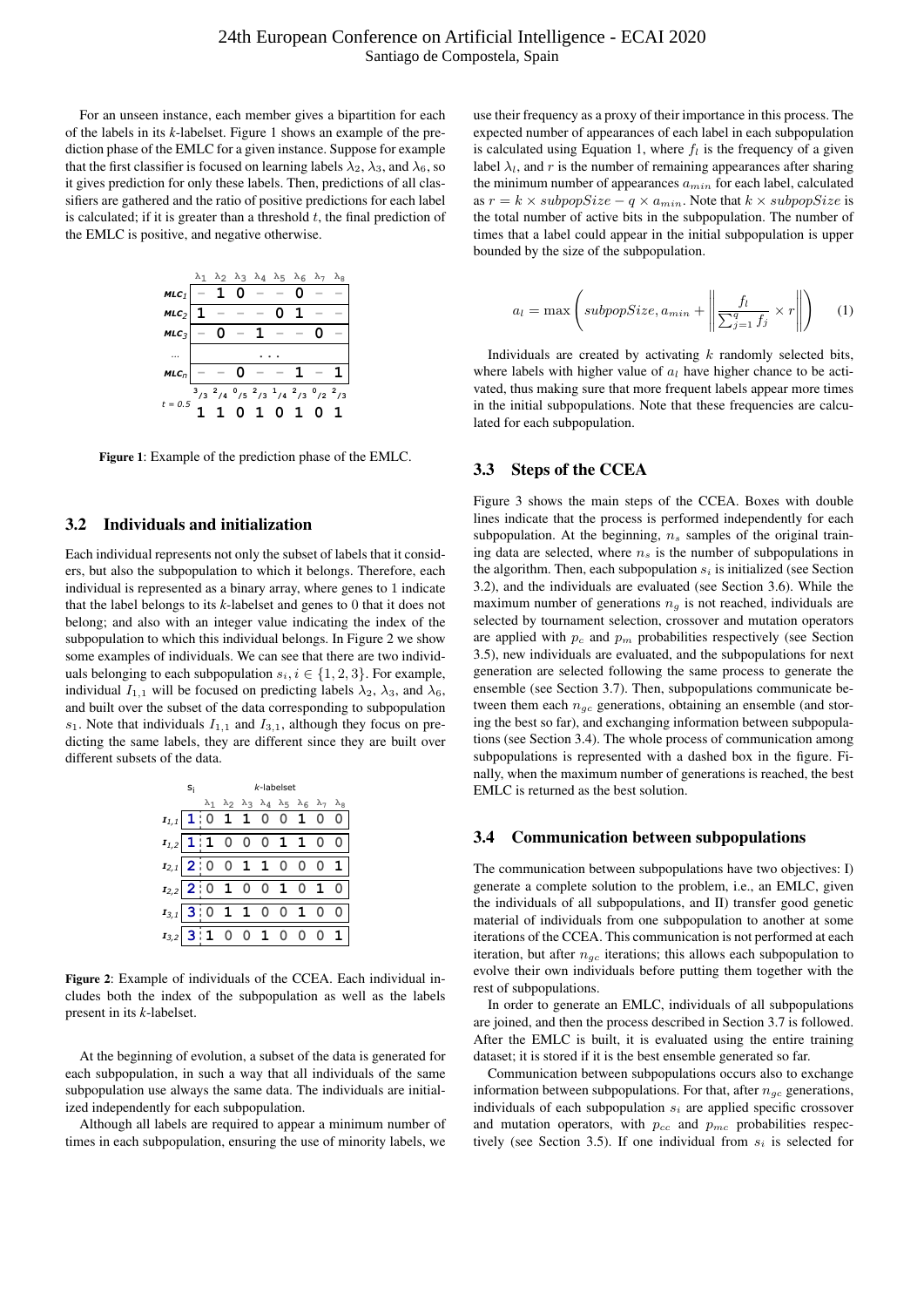

Figure 3: Main steps of the CCEA. Boxes with double lines indicate that the process is performed independently for each subpopulation. The region within the dashed line indicates the communication between subpopulations.

crossover operator, a random individual from a different subpopulation  $s_j, i \neq j$  is also selected, thus exchanging genetic material between individuals of different subpopulations. If mutation operator is used, it changes the index of subpopulation without modifying the rest of the genes of the individual; this enables to train an individual with the same *k*-labelset but in another subpopulation.

# 3.5 Genetic operators

In this section, we define the crossover and mutation operators used. For that, we need to look at two possible scenarios: the first scenario is when genetic operators are applied to individuals of a given subpopulation, so the index of subpopulation of the individual does not change; the second is when operators are applied to communicate subpopulations, so the index of the individual is considered and it could be modified.

#### *3.5.1 Crossover operator*

Given two individuals  $I_1$  and  $I_2$ , the crossover operator swaps information relative to their *k*-labelsets. The child individuals will inherit the subpopulation index of their parents so, independently of the scenario, its operation is the same. In Figure 4, an example of the crossover operator is shown when individuals belongs to different subpopulations. It would be exactly the same if they both belonged to the same subpopulation.

First, the crossover operator creates two sets  $ds_1$  and  $ds_2$  with the positions of genes that are activated in one individual but not in the other (Figure 4a). These sets are shuffled and divided by the midpoint (Figure 4b). Then, two new sets  $ds_1'$  and  $ds_2'$  are created with one half of each previous sets (Figure 4c). Finally, crossed individuals  $I'_1$ 

and  $I'_2$  are created by copying the genes that were identical in both parents and activating the genes of their corresponding sets (Figure 4d). New individuals are always feasible and contain genetic material of both parents.



Figure 4: Example of crossover operator.

#### *3.5.2 Mutation operators*

We define different mutation operators for each scenario. In both cases, feasible individuals are always obtained after mutation.

The so-called label mutator is used when the mutation operator is applied for a specific subpopulation (Figure 5a). It aims to modify the *k*-labelset of an individual, randomly selecting one active and one inactive gene, and swapping their values. Unlike the crossover operator, which tries to find new subsets of labels by combining information of existing individuals, mutation operator modifies the *k*labelset of a given individual with randomly created genetic material, thus looking for new combinations of labels.

If the mutation operator is applied to communicating subpopulations, we use the subpopulation mutator. In this case, the *k*-labelset is not modified, but the index of the subpopulation is (Figure 5b). This mutation operator selects a random different subpopulation for the individual, allowing to learn the same combination of labels from the point of view of other subpopulation.



Figure 5: Mutation operators.

#### 3.6 Fitness function

In order to evaluate the fitness of individuals, the corresponding multi-label classifier is built and the Example-based FMeasure (ExF), which is presented in Equation 2, is calculated [8]. FMeasure is a robust evaluation metric used to evaluate classification models in imbalanced scenarios [10]. Although there are several approaches to calculate FMeasure in MLC, ExF evaluates the prediction of each instance as a whole, therefore being able to capture the relationship among labels in its calculation. As our approach is focused on modeling label dependencies of small subsets of labels, we are using ExF as the fitness function.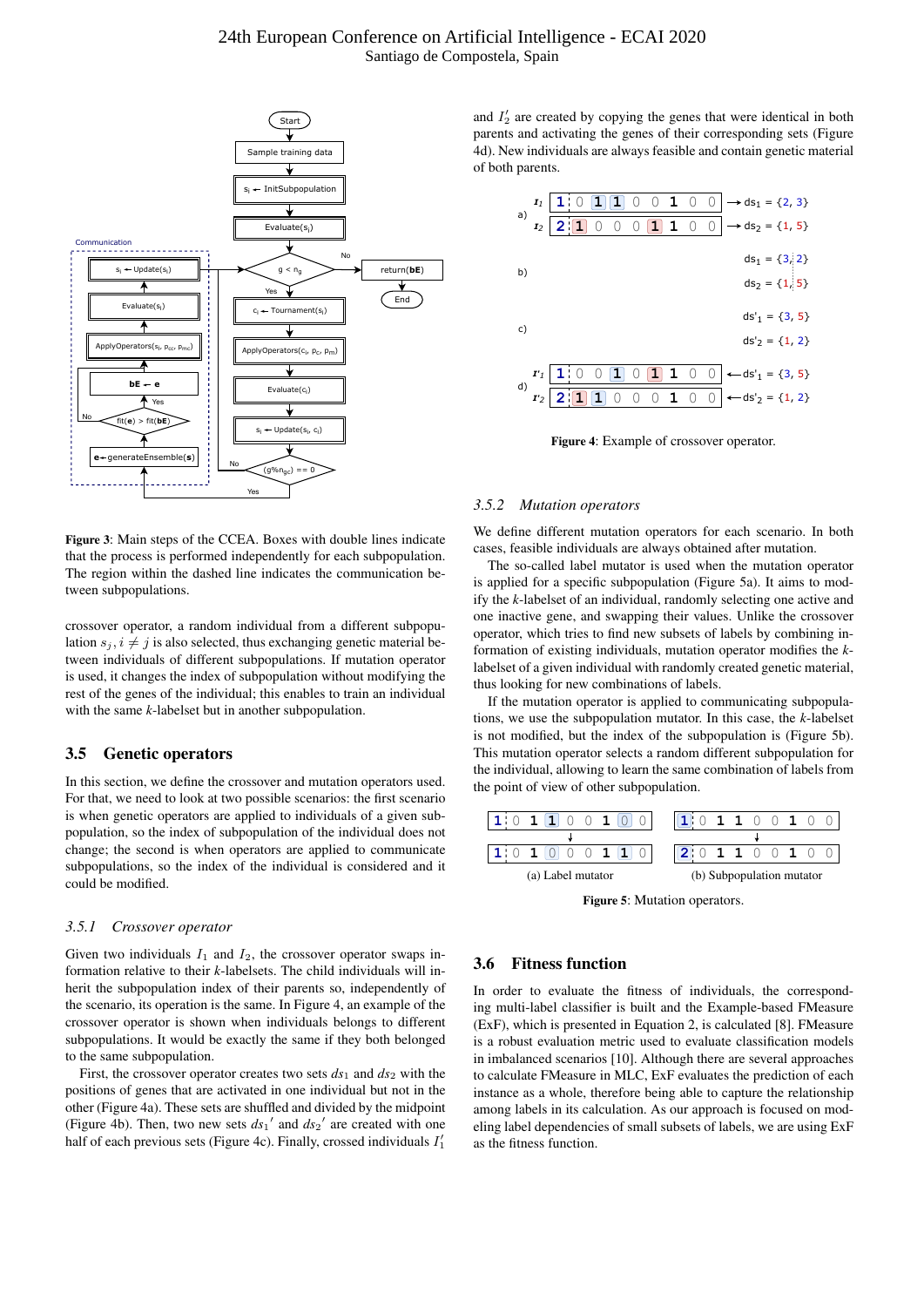$$
\uparrow \text{ExF} = \frac{1}{m} \sum_{i=1}^{m} \frac{2|\hat{Y}_i \cap Y_i|}{|\hat{Y}_i| + |Y_i|}
$$
(2)

Each individual is built using the corresponding training data of its subpopulation. The ExF is calculated over the full training dataset, which has two objectives: I) individuals are evaluated over a dataset including unknown instances, allowing to check its generalization ability, and II) all individuals are evaluated over the same data independently of their training datasets, therefore giving a better approximation of how each individual will perform when used in the ensemble. Further, each time an ensemble is built in the communication phase, it is also evaluated by obtaining the ExF of the EMLC over the full training dataset.

As some individuals could appear again in subsequent generations, each classifier is stored in a table along with its fitness. Therefore, if this individual needs to be evaluated again, its fitness is just taken from the table.

#### 3.7 Ensemble generation

The process of generating the ensemble is shown in Algorithm 1. The array with the number of expected votes  $eV$  is calculated before selecting any member for the ensemble (line 1). This array contains the number of times that each label should be added to the current ensemble; at the beginning this array is calculated spreading votes evenly among all labels. The best individual according to its fitness is selected to initialize the ensemble  $e$ , and it is removed from  $p$  (lines 2-5); then the  $eV$  array is updated by subtracting one to each label of this individual (line 6). Then, until the ensemble reaches the desired size, the individual that best fits the ensemble, considering both performance and diversity with the current ensemble is selected (lines 7-16). For that, the distance from each individual to the current ensemble is calculated as a weighted distance. This distance is defined in Equation 3, where  $\llbracket \pi \rrbracket$  returns 1 if predicate  $\pi$  is true and 0 otherwise, and  $e_i$  is each of the members of the current ensemble. Also, the weights w to calculate the distance are calculated by normalizing the **eV** array in such a way that  $\sum_{l=1}^{q} w_l = 1$ . This distance gives more weight to labels that are less frequent in the ensemble, favoring the selection of individuals containing them. Then, the individual that maximizes a linear combination between its fitness and the distance is added to the ensemble. The  $\beta$  value could be modified in order to give more importance to the performance of the individuals or to the diversity of the ensemble, thus allowing to generate an ensemble composed of accurate individuals which are diverse. Finally, the ensemble e is returned (line 17).

$$
d_{ind} = \frac{1}{n'} \sum_{i=1}^{n'} \sum_{l=1}^{q} \left( w_l \times [ind^l \neq e_i^l] \right)
$$
 (3)

## 4 EXPERIMENTAL STUDY

In this section we describe experimental studies performed, including description of datasets and evaluation metrics used, as well as the experimental settings.

#### 4.1 Datasets

A set of 13 multi-label datasets from different domains was selected to perform our experimental studies<sup>5</sup>. These datasets are shown in

# Algorithm 1 Ensemble generation.

| <b>Input:</b> $p$ : set of individuals.                                             |
|-------------------------------------------------------------------------------------|
| <b>Output:</b> e: ensemble of <i>n</i> multi-label classifiers.                     |
| 1: $eV \leftarrow$ calculate expected votes array                                   |
| 2: $b \leftarrow \arg \max(fitness_{ind})$<br>ind.                                  |
| 3: $e \leftarrow \{b\}$                                                             |
| $4: n' \leftarrow 1$                                                                |
| 5: $p \leftarrow p \setminus \{b\}$                                                 |
| 6: $eV \leftarrow update(eV, b)$                                                    |
| 7: while $n' < n$ do                                                                |
| <b>for</b> each individual <i>ind</i> in $p$ <b>do</b><br>8:                        |
| $d_{ind} \leftarrow distance (ind, e, eV)$<br>9:                                    |
| $10:$ end for                                                                       |
| 11: $b \leftarrow \arg \max(\beta * d_{ind} + (1 - \beta) * fitness_{ind})$<br>ind. |
| 12: $\mathbf{e} \leftarrow \mathbf{e} \cup \{b\}$                                   |
| 13: $n' \leftarrow n' + 1$                                                          |
| 14: $p \leftarrow p \setminus \{b\}$                                                |
| $eV \leftarrow update(eV, b)$<br>15:                                                |
| 16: end while                                                                       |
| $17:$ return e                                                                      |

Table 1 along with their main characteristics such as the cardinality, i.e., average number of labels associated with each instance (*card*), the average imbalance ratio (*avgIR*), and the ratio of dependent label pairs (*rDep*) [15]. Note that as the number of labels increases, the number of possible different *k*-labelsets also increases, and even more the number of different combinations of *k*-labelsets into an ensemble. We selected datasets ranging from 6 to 123 labels, covering a wide range of complexity.

Table 1: Datasets and their characteristics, including number of instances  $(m)$ , number of attributes  $(d)$ , number of labels  $(q)$ , cardinality (*card*), average imbalance ratio (*avgIR*), and ratio of dependent label pairs (*rDep*). The datasets are ordered by the number of labels.

| Dataset              | m    | $\overline{d}$ | q   | card  | avgIR  | rDep  |
|----------------------|------|----------------|-----|-------|--------|-------|
| Reuters 1000         | 294  | 1000           | 6   | 1.126 | 1.789  | 0.667 |
| Guardian1000         | 302  | 1000           | 6   | 1.126 | 1.773  | 0.667 |
| B <sub>bc</sub> 1000 | 352  | 1000           | 6   | 1.125 | 1.718  | 0.733 |
| GnegativePseAAC      | 1392 | 1717           | 8   | 1.046 | 18.448 | 0.536 |
| PlantPseAAC          | 978  | 440            | 12  | 1.079 | 6.690  | 0.318 |
| Water-quality        | 1060 | 16             | 14  | 5.073 | 1.767  | 0.473 |
| Yeast                | 2417 | 103            | 14  | 4.237 | 7.197  | 0.670 |
| <b>HumanPseAAC</b>   | 3106 | 440            | 14  | 1.185 | 15.289 | 0.418 |
| <b>Birds</b>         | 645  | 260            | 19  | 1.014 | 5.407  | 0.123 |
| Genbase              | 662  | 1186           | 27  | 1.252 | 37.315 | 0.157 |
| Medical              | 978  | 1449           | 45  | 1.245 | 89.501 | 0.039 |
| NusWide <sup>6</sup> | 2696 | 128            | 81  | 1.863 | 89.130 | 0.087 |
| Stackex coffee       | 225  | 1763           | 123 | 1.987 | 27.241 | 0.017 |

# 4.2 Evaluation metrics

For the evaluation of the MLC methods, several evaluation metrics have been used [8]. Hamming loss (HL) evaluates the average number of times a label is incorrectly predicted. It is a minimized metric, and it is defined in Equation 4, where  $\Delta$  is the symmetric difference between two binary sets. Subset Accuracy (SA), defined in Equation

Datasets were downloaded from the repository in http://www.uco.es/kdis/mllresources

 $6$  A random selection of the original instances of NusWide cVLAD+ dataset was performed in order to be able to execute it in a reasonable time.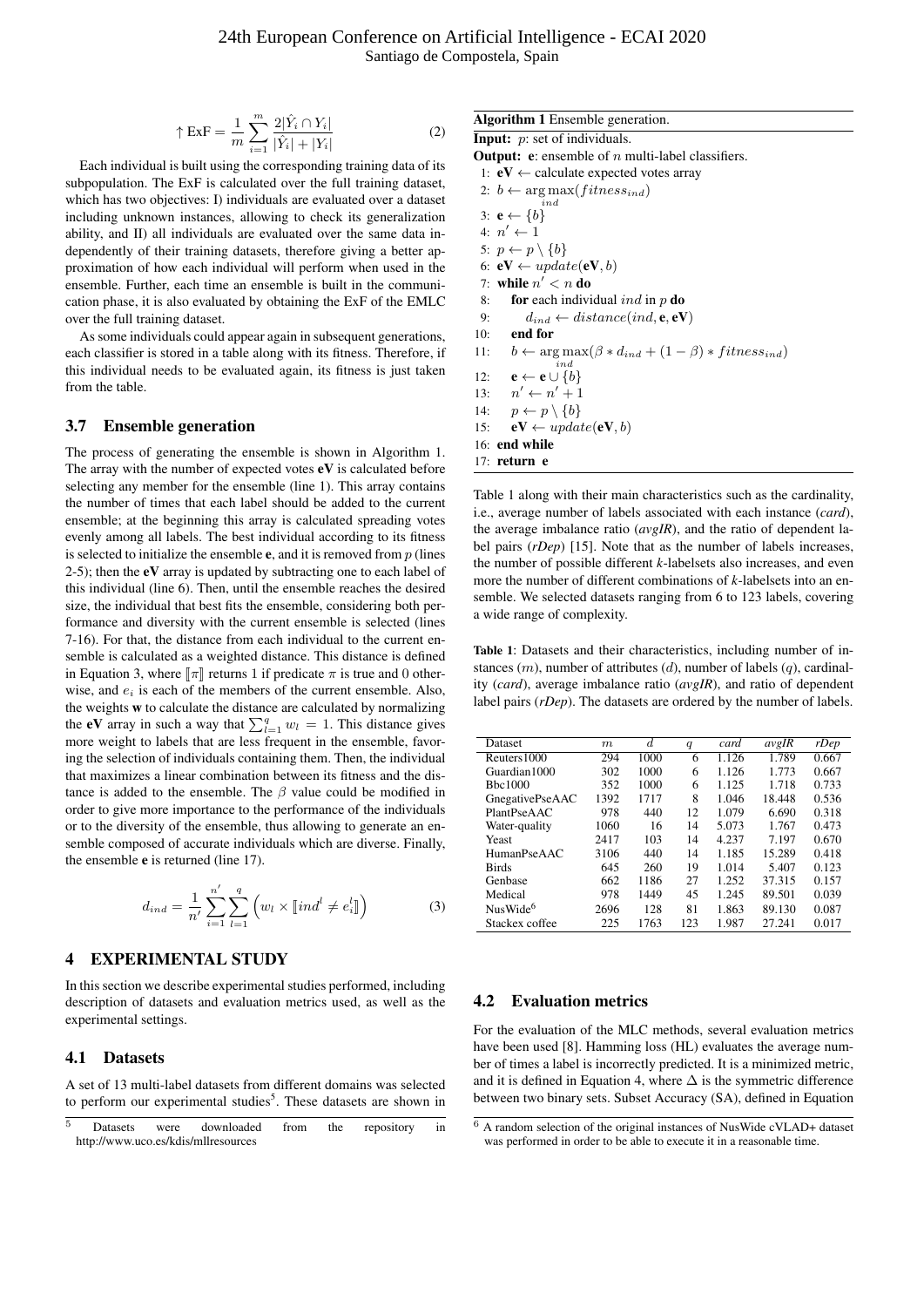5, is a strict metric that evaluates the ratio of instances whose labelset was perfectly predicted (including all relevant and irrelevant labels).

$$
\downarrow \text{HL} = \frac{1}{m} \sum_{i=1}^{m} \frac{1}{q} |Y_i \Delta \hat{Y}_i| \tag{4}
$$

$$
\uparrow \text{SA} = \frac{1}{m} \sum_{i=1}^{m} \left[ Y_i = \hat{Y}_i \right] \tag{5}
$$

On the other hand, FMeasure is a widely used evaluation metric in traditional classification, however, in MLC, three different approaches are usually used to calculate it, such as Example-based FMeasure (ExF, Equation 2), Micro FMeasure (MiF, Equation 6), and Macro FMeasure (MaF, Equation 7). In these equations,  $tp_i, fp_i$ , and fn<sup>i</sup> stands for the number of *true positives*, *false positives*, and *false negatives* of the i-th label, respectively. ExF is calculated for each instance, so it captures compound dependencies among labels. MiF first joins the confusion matrices of all labels and then calculates the metric, thus giving more weight to more frequent labels. MaF calculates the metric for each label and then averages their values, thus giving the same weight to each of the labels. Thus, there are three different approaches to calculate FMeasure, each treating in a different way the relationship and imbalance issues.

$$
\uparrow \text{MiF} = \frac{\sum_{i=1}^{q} 2 \cdot tp_i}{\sum_{i=1}^{q} 2 \cdot tp_i + \sum_{i=1}^{q} fp_i + \sum_{i=1}^{q} fn_i}
$$
(6)

$$
\uparrow \text{MaF} = \frac{1}{q} \sum_{i=1}^{q} \frac{2 \cdot tp_i}{2 \cdot tp_i + fp_i + fn_i} \tag{7}
$$

#### 4.3 Experimental settings

The goal of the experimental studies is to compare the performance of the proposed CCEA with other state-of-the-art EMLCs. Therefore, we selected the EMLCs with better performance [12], as well as EME, which also uses an EA to build EMLCs. The datasets were partitioned using random 5-fold cross-validation procedure, and all methods were executed using 6 different seeds; then, the results were averaged over 30 different runs. The experiments were performed on a machine with Rocks cluster O.S., Intel Xeon E5645 Processor (6  $\times$  2.40 GHz) and 64 GB RAM.

The default parameters proposed by their authors are used for each method. Unless otherwise specified, EMLCs use  $n = 10$  members in the ensemble and LP with C4.5 decision tree [17] as the singlelabel classifier. Both EBR and ECC use sampling with replacement of the original training dataset at each member. EPS uses sample without replacement. RA $k$ EL uses  $n = 2q$  members and  $k = 3$ labels. Finally, EME was run using 50 individuals in all cases, while the number of generations ranges from 110 to 300 depending on the dimensionality of the label space. As in RA $kEL$ , EME uses  $n = 2q$ members and  $k = 3$ .

In CCEA we use  $k = 3$ , just as in EME and RA $k$ EL. However, in order to have on average 10 votes for each label (as in EBR, ECC, and EPS), the ensemble is composed by  $n = \|3.33q\|$  members. Further, the number of individuals of the whole population is  $2n$ , evenly distributed among subpopulations. For the selection of the rest of parameters, a preliminary study was performed, which is available in additional material<sup>7</sup>. We fixed the maximum number of generations  $n_q = 50$  in all cases and the number of generations between communications of subpopulations to  $n_{gc} = 5$ , so subpopulations have some generations to evolve by themselves until they communicate. Crossover and mutation probabilities were fixed to  $p_c = 0.7$ and  $p_m = 0.2$  in smaller datasets ( $q < 30$ ), and  $p_c = 0.7$  and  $p_m = 0.1$  for bigger datasets ( $q \ge 30$ ). The number of subpopulations ( $n_s \in \{3, 4, 5\}$ ) and value of  $\beta$  in the ensemble selection and subpopulations update ( $\beta \in \{0.25, 0.5, 0.75\}$ ) were selected by experimentation. In all cases, each subpopulation uses a random subset of 75% of the instances, sampled without replacement.

To determine if significant performance differences existed among the different EMLCs, we use Skillings-Mack's [2] and Bonferroni-Dunn's statistical tests [3]. Skillings-Mack's test is used to determine if the performance of the algorithms is statistically different. It is similar to Friedman's test, but it could be used with missing values. Further, Bonferroni-Dunn's test is used to perform pairwise comparisons with the control algorithm in each case. In order to perform comparisons without specifying a significance level and provide more statistical information, the adjusted p-values were used [5].

# 5 RESULTS AND DISCUSSION

Due to space constraints, in this section we present a summary of the experimental results; full results are available in additional material<sup>7</sup>.

The results are summarized in Table 2, showing the average ranking for each of the EMLCs. For each dataset-metric pair, the best method is given a ranking of 1, the second best a ranking of 2, etc. The final ranking for each metric is calculated as the average value of each method over all datasets. Note that in the two most complex datasets, EME was not able to build a model within 2 days of execution. In these cases, the missing value is replaced by the average value of ranking among the rest of algorithms for the given data, as proposed in [2]. The last column shows the meta-ranking, calculated as the average value of ranking for each method over all metrics.

Table 2: Average rankings.

|             | HL.  | SА   | ExF  | MiF  | MaF  | Meta-rank |
|-------------|------|------|------|------|------|-----------|
| <b>CCEA</b> | 3.54 | 3.12 | 2.27 | 1.88 | 1.96 | 2.55      |
| <b>EME</b>  | 4.00 | 3.96 | 4.08 | 3.85 | 3.00 | 3.78      |
| ECC.        | 2.50 | 2.69 | 2.88 | 3.08 | 3.96 | 3.02      |
| EBR         | 1.69 | 4.15 | 4.69 | 4.65 | 4.92 | 4.02      |
| RAkEL       | 5.08 | 3.81 | 2.85 | 2.81 | 1.85 | 3.28      |
| <b>EPS</b>  | 4.19 | 3 27 | 4 23 | 4.73 | 5.31 | 4.35      |

As can be seen, the CCEA is the best ranked method overall, being the best in two of the metrics, while EBR, ECC, and RA*k*EL are the best in one metric each. Besides, except for MaF, in all cases CCEA obtains a better average ranking than both RA*k*EL and EME, which are based on learning small *k*-labelsets. Further, note that in SA and MaF metrics the CCEA is the second best, and third in HL. RA*k*EL achieves the worst performance in HL; EBR is always between the two last positions in all metrics except for HL; and ECC is fourth in MaF.

Skillings-Mack's test results are shown in Table 3. It determines that for all the metrics but SA, the performance of the EMLCs is statistically different, so Bonferroni-Dunn's post-hoc test is also performed for those 4 metrics. Table 4 shows the adjusted  $p$ -values of the comparison of the EMLCs using the control algorithm in each case, which is the best method for a given metric. For each metric, the control algorithm is indicated using "-", and those methods which performance is statistically different to the control algorithm at 95% confidence are shown in bold.

<sup>7</sup> Additional material available at http://www.uco.es/kdis/CCEA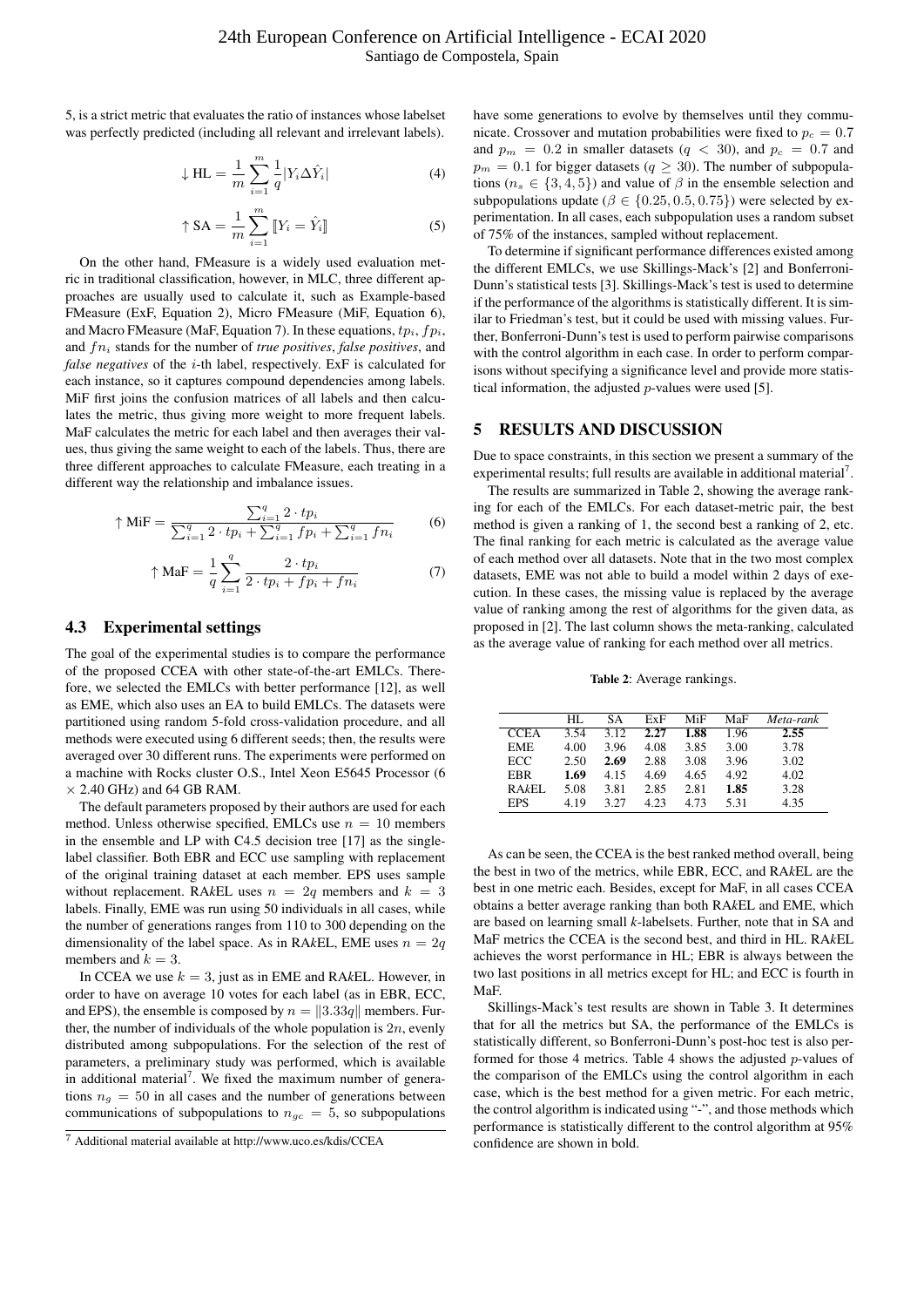Table 3: Results of Skillings-Mack's test.

|     | Skillings-Mack statistic | $p$ -value |
|-----|--------------------------|------------|
| HL. | 27.80                    | 3.98E-5    |
| SА  | 5.90                     | $3.16E-1$  |
| ExF | 17.12                    | 4.28E-3    |
| MiF | 23.15                    | 3.15E-4    |
| MaF | 40.33                    | 1.28E-7    |

Table 4: Results of Bonferroni-Dunn's test.

|             | HL.          | ExF          | MiF          | MaF          |
|-------------|--------------|--------------|--------------|--------------|
| <b>CCEA</b> | 5.94E-02     |              |              | $4.38E + 00$ |
| EME.        | 8.31E-03     | 6.88E-02     | 3.76E-02     | 5.79E-01     |
| <b>ECC</b>  | $1.36E + 00$ | $2.01E + 00$ | 5.21E-01     | 1.97E-02     |
| EBR         |              | 4.80E-03     | 8.04E-04     | 1.38E-04     |
| RAkEL       | 2.00E-05     | $2.16E + 00$ | $1.04E + 00$ |              |
| <b>EPS</b>  | 3.29E-03     | 3.76E-02     | 5.25E-04     | 1.20E-05     |

From the results we can reach several conclusions. First, the proposed CCEA is able to outperform EME. The fact of evolving individuals as separate members of the ensemble instead of using the entire ensemble allows the CCEA to build an ensemble with more promising members, while considering both performance and diversity. On the other hand, the use of different subpopulations, each using a different sample of the original training dataset, introduces the necessary diversity in the EMLC.

Second, we have shown that the CCEA had statistically better and more consistent performance than state-of-the-art EMLCs. It has the best average ranking among all metrics, being the best in two of them, and also is the only method that does not perform statistically worse than the control algorithm in any of the cases. EPS performs statistically worse than the control method in all cases. EBR, which is the best method in HL, performs statistically worse than the control method in the rest of the metrics. ECC and RA*k*EL, which achieve good performance in several metrics, perform statistically worse than the control algorithm in one metric each at 95% confidence. The CCEA is the only algorithm whose performance is statistically the same than the control algorithm in all cases, which shows its consistency.

Finally, a large number of labels means that in EMLCs where each member is focused on a small *k*-labelset (such as CCEA, EME, and RA*k*EL), the possible number of different *k*-labelsets and the possible number of combinations of members into an ensemble, grows exponentially. Thus, in order to study the performance of the CCEA in regard to dimensionality of the output space, in Figure 6 we show the ranking of CCEA, EME, and RA*k*EL in each dataset for two of the metrics, the MiF and MaF. Since rankings are presented in both figures, the lower the value, the better the performance. In both figures the datasets are ordered by ascending number of labels. We can see that as the number of labels increases, the CCEA obtains an optimal combination of members for the ensemble. This means that the CCEA is suitable for datasets with a large output space. Since for the two most complex datasets EME did not finish its execution, its ranking is not shown in the figures.

# 6 CONCLUSIONS

In this paper we propose a cooperative coevolutionary algorithm to build EMLCs. In CCEA algorithm, each individual of the population



Figure 6: Ranking of CCEA, EME, and RA*k*EL for each dataset. The ranking of EME in the two most complex datasets is not shown since it did not finish its execution.

is a possible member of the ensemble. Several subpopulations exists simultaneously, where each of them use a different subset of the training data to build multi-label classifiers, providing more diversity to the ensemble. The evaluation of the individuals is performed over the full training dataset, thus allowing to evaluate individuals over some unseen instances as well as to better know how they will perform when combined into the ensemble. Further, each  $n_{qc}$  generations, subpopulations communicate among them, not only building an EMLC using individuals from all subpopulations, but also sharing information between them, thanks to the used genetic operators.

The experimental study carried out using 13 multi-label datasets and 5 evaluation metrics demonstrated that the proposed CCEA has a statistically better and more consistent performance than state-of-theart EMLCs. The CCEA is not only the method with better average ranking among all metrics but also it is the only one which does not perform statistically worse than the control algorithm in any of the cases.

In the future, we will work on other ways to communicate between the subpopulations, as well as define other criteria to increase the diversity of each subpopulation.

#### ACKNOWLEDGEMENTS

This research was supported by the Spanish Ministry of Economy and Competitiveness and the European Regional Development Fund, project TIN2017-83445-P. This research was also supported by the Spanish Ministry of Education under FPU Grant FPU15/02948.